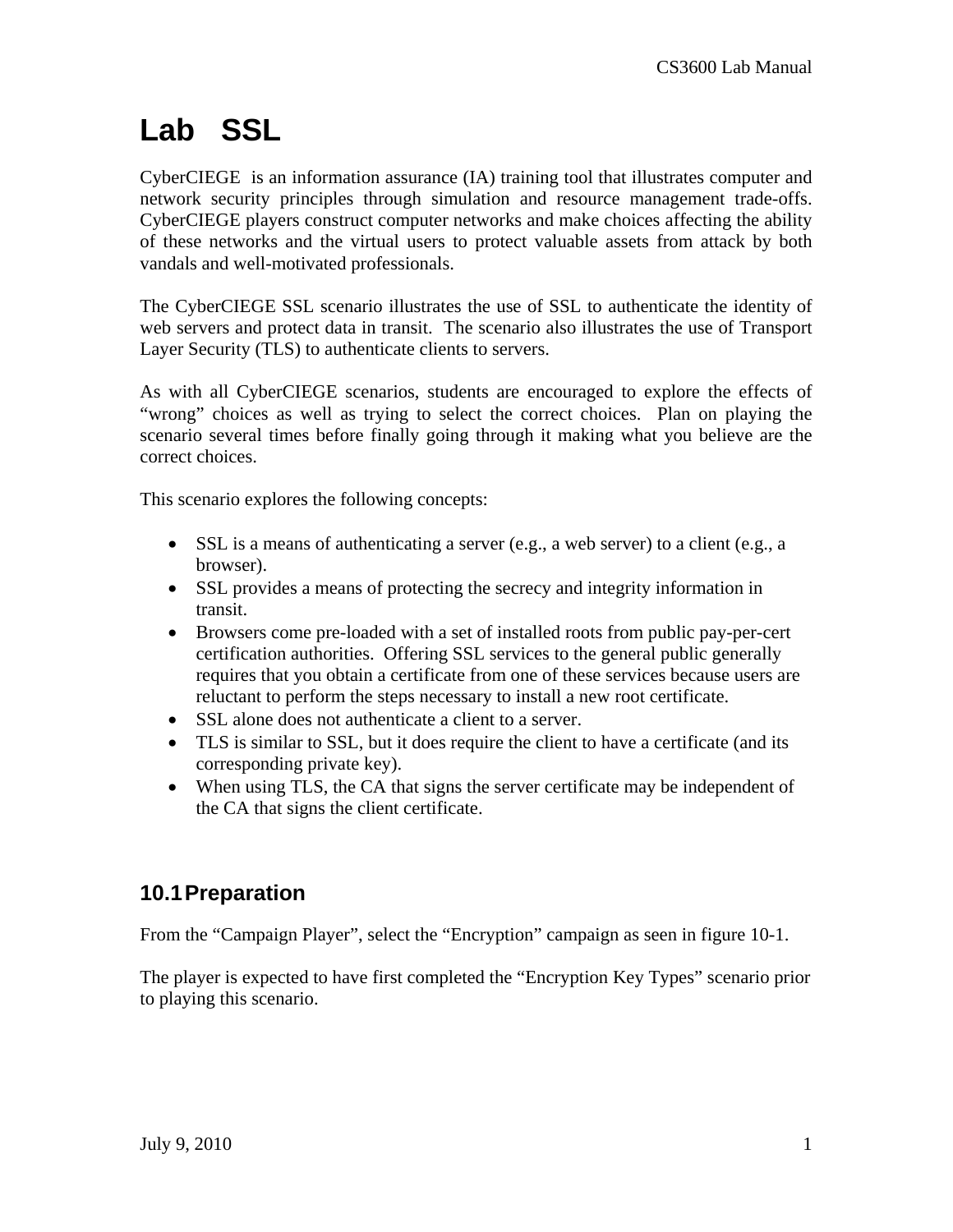#### CS3600 Lab Manual

| 国                                                                                |                    |
|----------------------------------------------------------------------------------|--------------------|
| Help Advanced                                                                    |                    |
|                                                                                  |                    |
| Œ<br>Can you keep the network alive?<br>Campaign:<br><b>Encryption</b><br>Change |                    |
|                                                                                  | <b>Saved Games</b> |
| Scenarios                                                                        | New Game           |
| <b>Link Encryptors</b><br><b>Encryption Key Types</b>                            |                    |
| <b>Introductory VPNs</b>                                                         |                    |
| <b>Advanced VPNs</b>                                                             |                    |
| <b>Hard Rain</b><br>ParaZog                                                      |                    |
| <b>Angle Locks</b>                                                               |                    |
| R                                                                                | <b>VIEW LOG</b>    |
|                                                                                  |                    |
| <b>PLAY</b>                                                                      | <b>CLOSE</b>       |

**Figure 10-1: Select Angle Locks and Click Play** 

Select "Angle Locks" from the scenario list. Then click the "Play" button.

Read the briefing and the objectives screens, and explore the encyclopedia (via the "F1" key). As you play the scenario, remember you can save the state at any time and come back to that state later. Also, the game automatically saves your state at each transition to a new phase.

## **10.2 Play**

#### **10.2.1 Phase 1: Customer Access**

In this phase you must allow a customer to rely on SSL to give her confidence that she is entering her credit card information into a legitimate web site..

- Click the Objectives tab to learn about your first objective.
- Review the network topology via the NETWORK tab
- Press F1 to learn about the use of SSL in CyberCIEGE